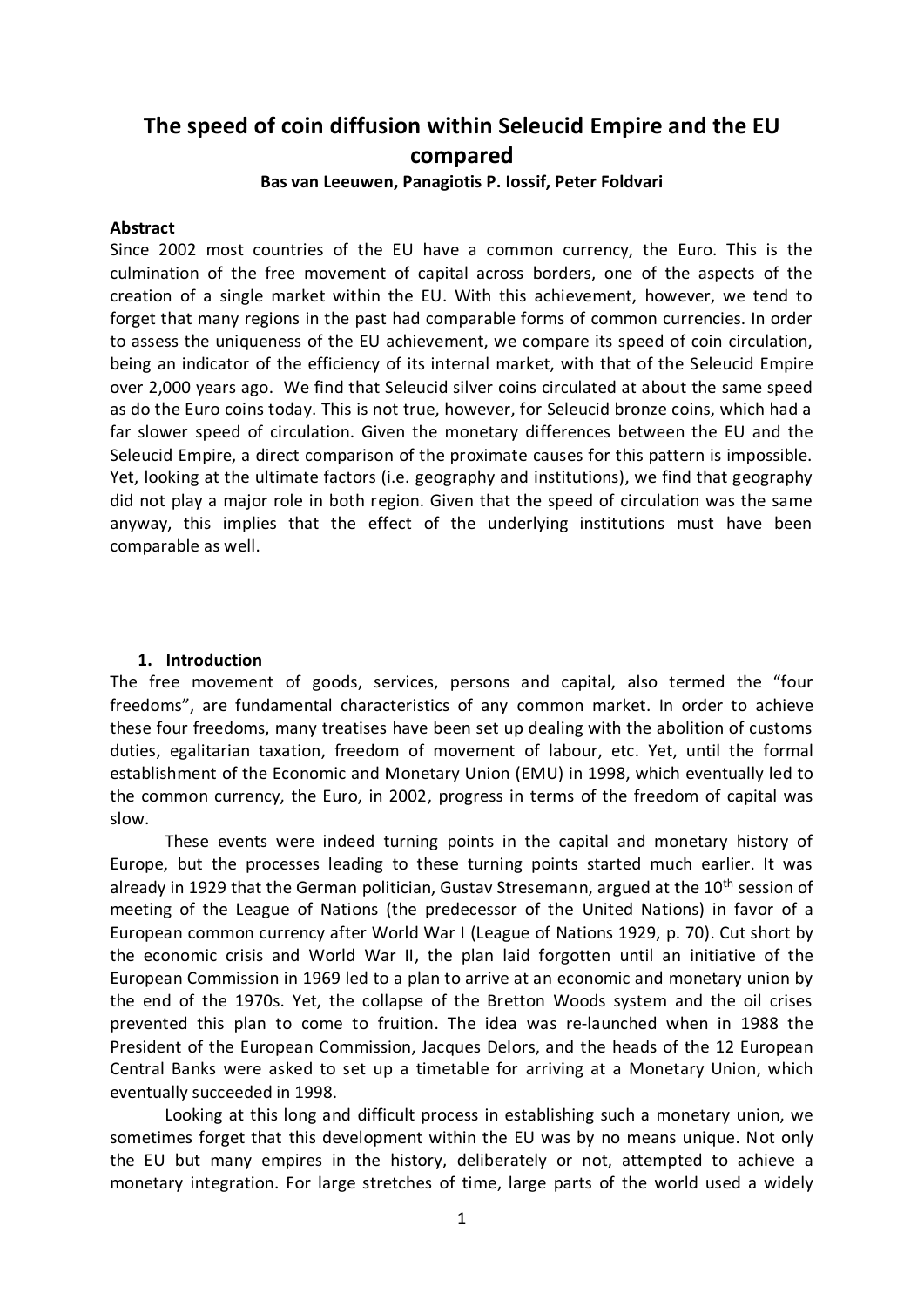exchangeable currency. One of the earliest examples of monetary integration is the Seleucid Empire, which existed in the Middle East from the time that Alexander the Great defeated the Persian Empire and got his name from the Seleucid dynasty that succeeded Alexander in the Middle East. To a large degree this Empire, spanning from c. 312/11 to the first quarter of the first century BC, present optimal conditions for comparison with the EU model, since it was characterized by common silver and bronze currencies and covered many areas with relatively high level of economic development. The question what drives the speed of circulation in both regions is difficult to answer, but it definitely includes factors like taxation and inter-regional commerce. Obviously, coins were only partially the means of payment within the Seleucid Empire (e.g. de Callataÿ 2006)<sup>1</sup>, let alone within the EU where digital money took over the vast share of money transfers. Also the role played by coins then and now is different; nevertheless they are good markers of the movement of goods and individuals, even today. Any comparison between economies divided by two and half millennia is a difficult task due to fundamental differences in technology, consumption and institutions. Yet it is not impossible, as attested by a wide range of studies that adopts the modernist view on ancient economies. All patterns we observe at the level of economy are fundamentally aggregates of individual behavior and in this sense our ancestors were more alike us than some influential  $20<sup>th</sup>$  century historians (especially Karl Polanyi and Moses Finley) were willing to believe. Such a specialization necessitates goods exchange, so gives trade rise to coinage and the flow of coins, and the core area of what become the Seleucid Empire, i. e. Babylonia, had already achieved a high level of monetization by the 6 century BCE as argued by Jursa (2014) (see Iossif in this volume for a low estimation of monetization for the Seleucid and Ptolemaic economies).

The question that thus springs to mind is how "special" the EMU is in a historical perspective. Since the speed of coin diffusion is an important measure of the integration in the common market, in this paper we will use this measure to assess the difference between the monetary union within the EU and the Seleucid internal market over 2,000 years ago. In the next Section we discuss the data, while Section 3 deals with the speed of diffusion and reaches the conclusion that for interregional coin diffusion the picture of the Seleucid Empire 2,000 years ago and the EU today is not so different after all. In section 4 we estimate the effect of distance on coin diffusion and find its effect to be negligible in both regions and periods. Section 5 summarizes the main results.

#### **2. Data**

Before dealing with the data, it is important to clarify what the speed of coin diffusion actually is. In this paper we follow Hek et al. (2002) in calculating a type of diffusion coefficient based on two situations: a coin is either "domestic" or "foreign". Assume two countries: one is labelled as domestic the other as foreign. Initially, the domestic country has only domestic coins, i.e. 100% of the coins in that country will be local. The next year, some of its coins will travel abroad while some foreign coins enter the country, slightly reducing the share of domestic coins in circulation. In the second year again some coins will travel abroad while others will enter the country, further reducing the share of domestic coins. Hence, coin diffusion is defined as the decrease in the share of domestic coins over time. Of course, there is a chance that domestic coins reenter the domestic circulation and foreign

 $\overline{a}$ <sup>1</sup> For an alternative point of view see Aperghis (2004) who argues for a highly (contested) monetized Seleucid economy.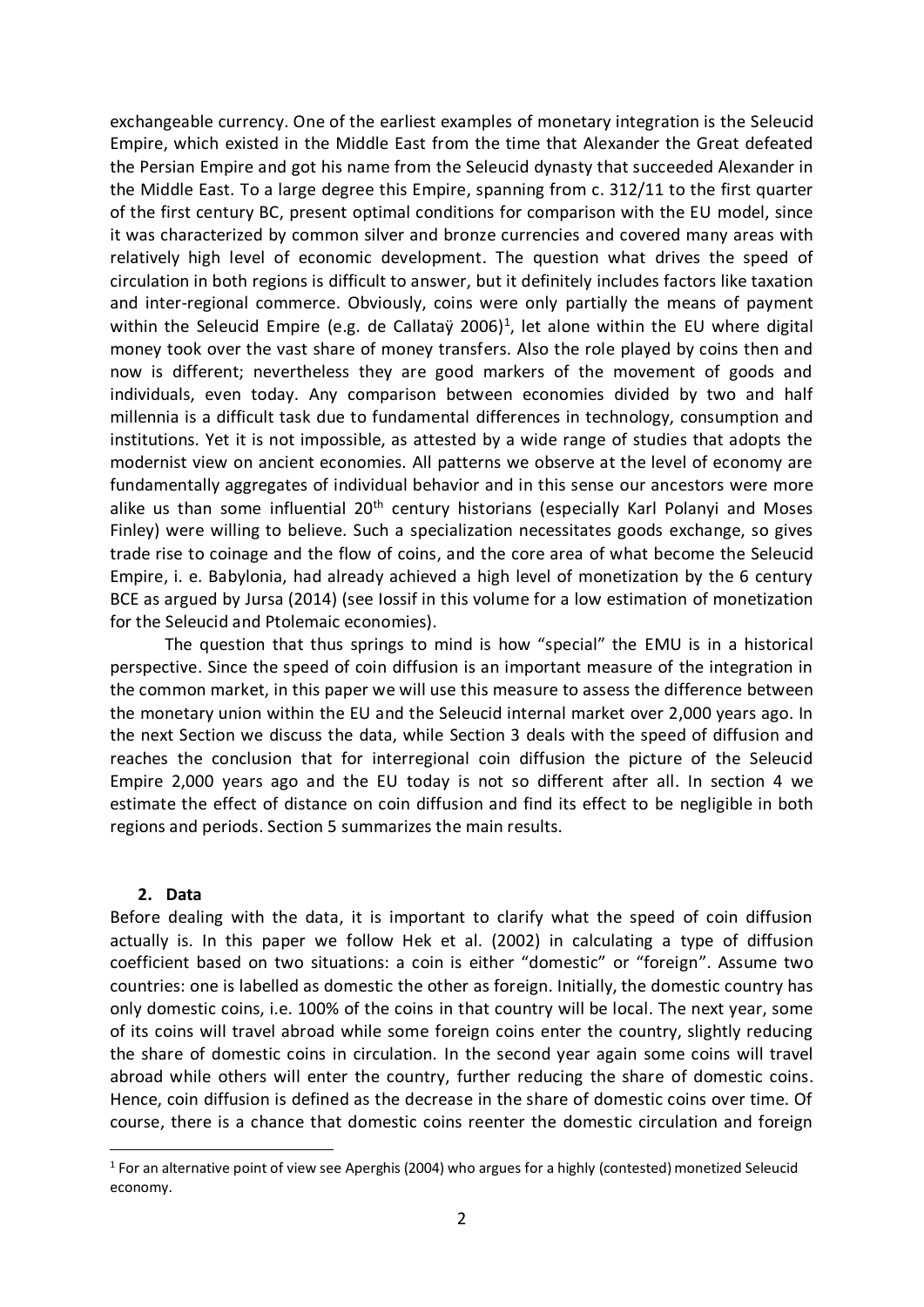coins leave the domestic country. The process outlined above settles in an equilibrium when the number of coins leaving the domestic country equals those that arrive from outside. In a perfectly integrated market, in the long-run one expects the coin distributions to reflect the relative size of the markets of the two economies and their coin productions. This implies there is a scale effect. If, for example, we have a country with 60% and another with 40% of the total annual coin production, in case of a free movement of coins, we should observe a decrease of domestic coins from 100% to 60% and 100% to 40% respectively in the long-run. This implies that the second country may appear to have a faster speed of diffusion. For this reason it is important to compare geographical regions of coin production that have a roughly equal share in produced coins.

Within the Seleucid Empire we distinguish the regions of coin production into Mesopotamia & Media, the Levant and Syria, Bactria, Armenia, Greece, Asia Minor, and the Upper Satrapies. Especially Mesopotamia & Media and the Levant & Syria had a high coin production. Yet, assuming a free movement of coins in the long–run, the average share of domestic coins (both silver and copper) should converge to around 30% (see following Section). This implies that for the EU we should also select a region that produces ca. 30% of the total euro coins. Data from the EU is available from the volunteer project "eurodiffusion" [\(http://www.eurodiffusie.nl/\)](http://www.eurodiffusie.nl/). This website monitors for every month the coins in possession of the participants of the project. In theory the whole of the EU is covered, but in practice only a few countries are properly covered, most notably the Netherlands, Flanders (Belgium is mentioned in the dataset, but almost all reporters are from Flanders),

|      | Germany | Spain | France | Italy | Austria | Other countries |
|------|---------|-------|--------|-------|---------|-----------------|
| 2002 | 31.1%   | 14.7% | 15.2%  | 14.6% | 3.9%    | 20.5%           |
| 2003 | 31.5%   | 14.2% | 15.4%  | 15.4% | 3.7%    | 19.8%           |
| 2004 | 31.1%   | 15.3% | 14.8%  | 13.6% | 4.2%    | 20.9%           |
| 2005 | 31.2%   | 16.2% | 14.4%  | 13.3% | 4.3%    | 20.6%           |
| 2006 | 30.7%   | 16.8% | 14.4%  | 13.3% | 4.3%    | 20.5%           |
| 2007 | 30.4%   | 16.9% | 14.3%  | 13.0% | 4.5%    | 20.8%           |
| 2008 | 29.9%   | 16.9% | 14.7%  | 12.9% | 4.6%    | 21.0%           |
| 2009 | 29.6%   | 16.9% | 15.1%  | 12.7% | 4.8%    | 20.9%           |
| 2010 | 29.5%   | 16.8% | 15.4%  | 12.8% | 5.0%    | 20.5%           |
| 2011 | 29.5%   | 16.7% | 15.5%  | 12.8% | 5.2%    | 20.3%           |
| 2012 | 29.6%   | 16.5% | 15.7%  | 12.8% | 5.4%    | 20.0%           |

**Table 1.** Cumulative coin production in the EU

*Source:* European Central Bank [\(http://www.ecb.europa.eu/stats/euro/production/html/index.en.html\)](http://www.ecb.europa.eu/stats/euro/production/html/index.en.html) and personal correspondence.

and Germany. The cumulative coins produced for countries with 5% or more share within the EU is given in Table 1 and shows that only Germany comes close to this number. This is also found by Seitz et al. (2012) who predict in the long run a share of domestic coins in Germany of around 47%. Hence, in the following we will use Germany to represent EU speed of diffusion.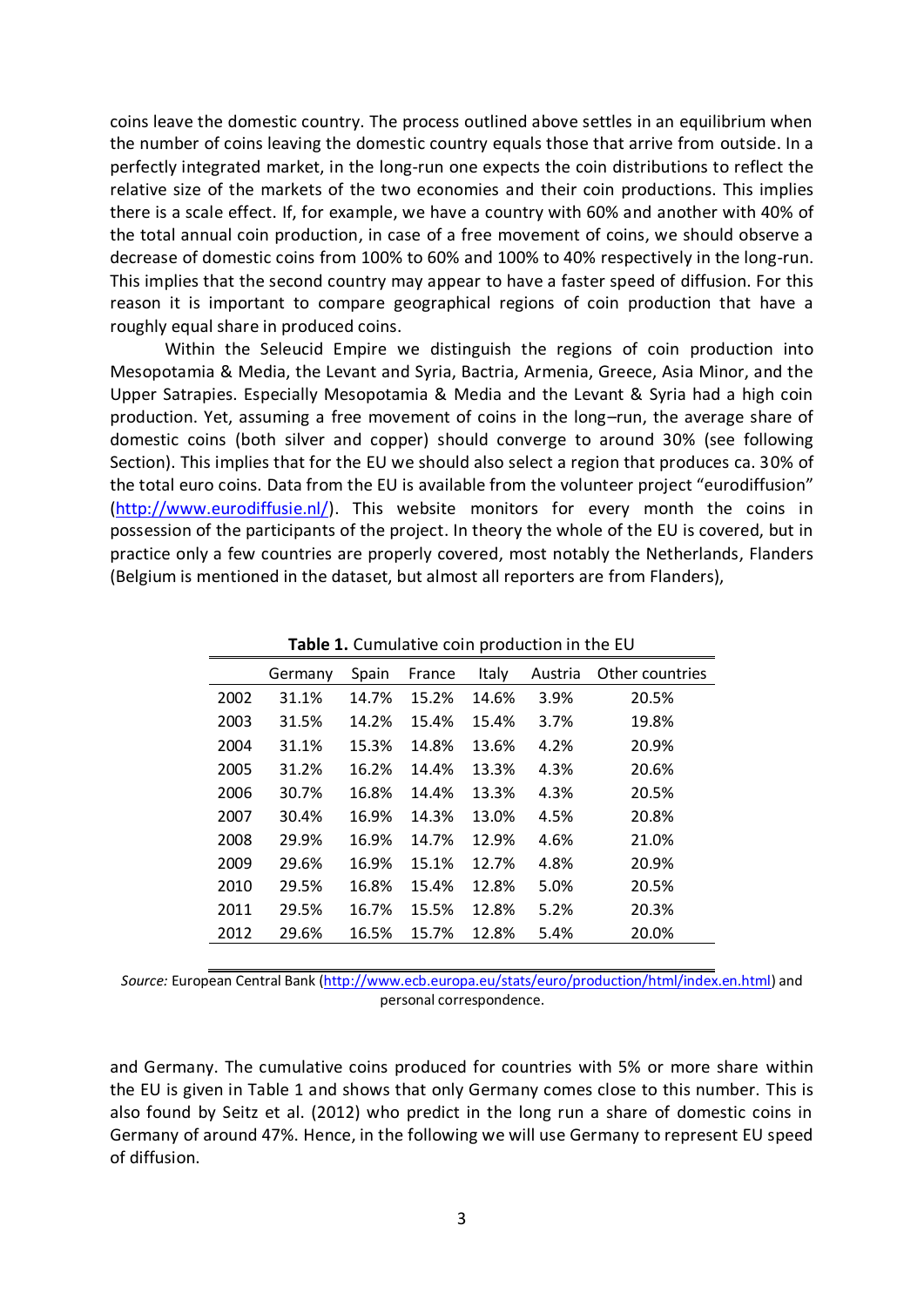Since the sample size of coins for each month for Germany is 765, one might argue the estimated share of domestic coins is within 3.5 percentage point with 95% confidence.<sup>2</sup> It is also possible to use the Bundesbank's own report for a crosscheck: in 2012 the Bundesbank asked 30 of its sub-branches for samples of 2,000 coins of 20 cents and higher. In Figures 1 and 2 we



**Figure 1.** Coin share as calculated by the Bundesbank for 2012 for coins 20 cents and higher

*Source:* Deutsche Bundesbank (2013)



**Figure 2.** Coin share as calculated by the eurodiffusion project for August 2012

 $\overline{a}$ 

 $2$  The uncertainty will be the highest when the estimated share of domestic coins is at 50%, when the confidence interval is ±3.5%. As our estimate of the share approaches either 0 or 1, the effect of sampling error reduces converges to zero.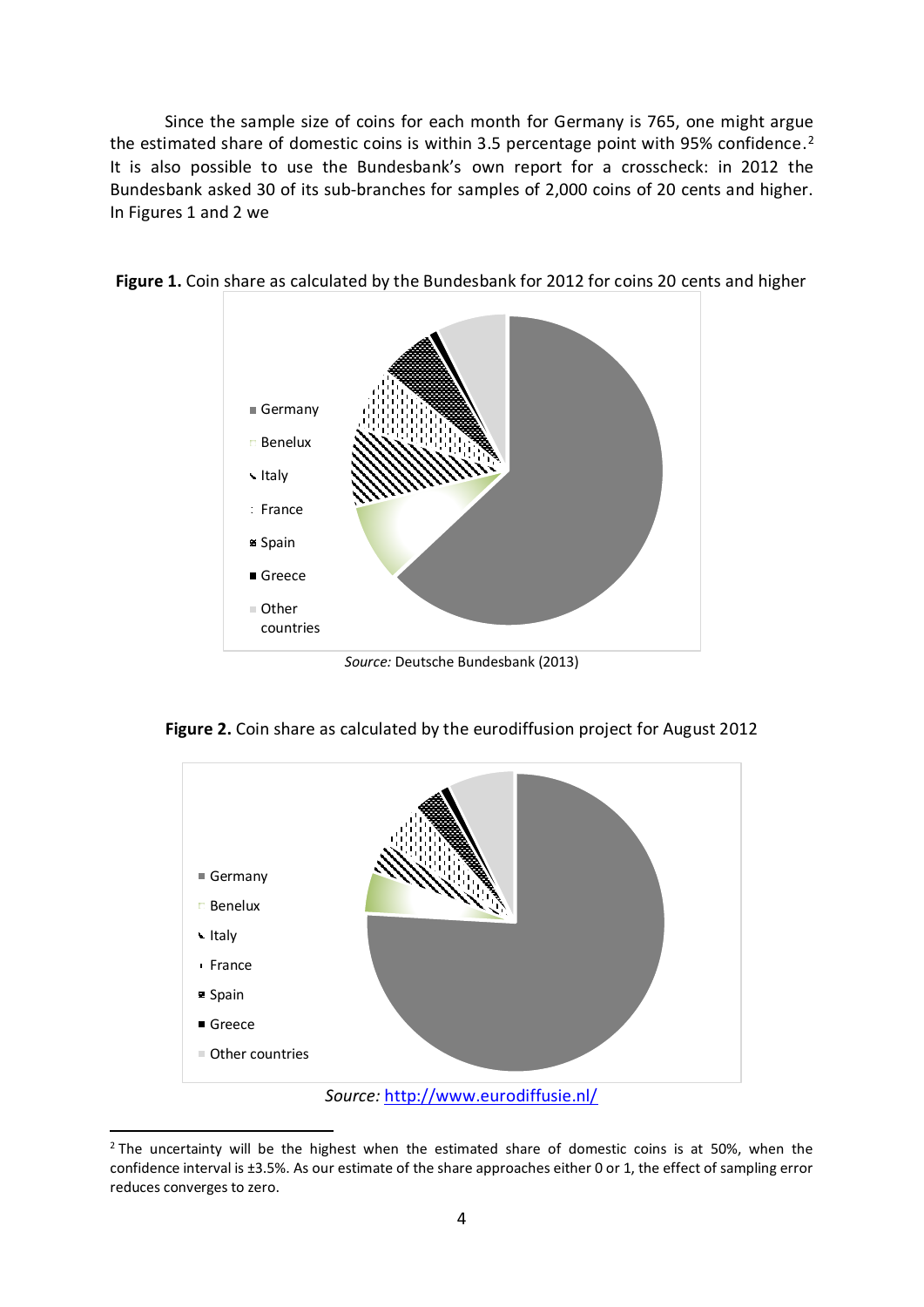report the coin shares by country of origin from the Bundesbank and the eurodiffusion project respectively. The patterns of coin distribution are relatively similar with the main difference being that the share of domestic German coins is a bit higher within the eurodiffusion project. Yet, since the eurodiffusion project reports these values consistently for every month in 2012, we are inclined to attach more value to these estimates.

Having comparable sizes of the share of domestic coins, answering the question how many foreign coins entered the market after a few years would give us an estimate of the speed of coin diffusion. However, there are two problems with the German data. First, the number of coins in circulation increased from 115.5 billion to 222.5 billion between 2002 and 2012, i.e. an increase of 93%. This means that, since German coins were issued also after 2002 in Germany, a slight underestimate of the speed of diffusion will take place. Second, it is likely that the share of coins issued by each country changes over time. Even though the distribution of values remains roughly identical over time, such is not the case for the number of coins. Especially countries like the Netherlands and Finland, which abolished the use of coins of 1 and 2 euro cent, have a lower number of coins in circulation that countries that still produce them like Austria, Ireland and Greece with Germany being somewhere in the middle. This in turn results in an increase in the speed of diffusion as calculated by the decline in share of domestic coins after one year. Since both effects are very small and, in addition, cancel each other out, we will ignore this from here on.

Contrary to the German data, the data for the Seleucid Empire are less straightforward since they are based on coin finds. We use the data from Iossif (forthcoming) from the SHD dataset on coin hoards and the SED dataset on excavation data. It is important to stress the difference between both datasets. The former looks at coins buried together on purpose, while in the latter stray, often unrelated, finds are reported coming either from organized excavations (with archaeological context considered) or from excavations and stray finds combined (where, in most of the cases, it is impossible to reconstitute the original context of the finds). It thus remains the question how reliable the excavation data are for this analysis. In addition, the excavation database only has information on 15 silver tetradrachms and, hence, cannot be used for analyzing the spread of silver coins.

Therefore, we are left with three samples: on bronze coins from both the SED and SHD databases and for silver for the SHD dataset. The results are reported in Table 2. As one

| coin         | Cases | total | (per<br>mean<br>case) | st. dev. | min | Max  |
|--------------|-------|-------|-----------------------|----------|-----|------|
| bronze (SED) | 845   | 7,778 | 9.2                   | 73.1     |     | 1936 |
| silver (SHD) | 1,286 | 7,174 | 5.58                  | 34.2     |     | 1160 |
| bronze (SHD) | 124   | 1,279 | 10.3                  | 35.7     |     | 299  |

**Table 2.** Summary statistics: number of coins in the Seleucid Empire

can see in column 2, we have in total 2,255 observations where information on both the region of minting and burial are available. Of these 2,255, 845 cases are for bronze coins in excavations, 124 cases for bronze coins in hoards, and the remaining 1,286 cases are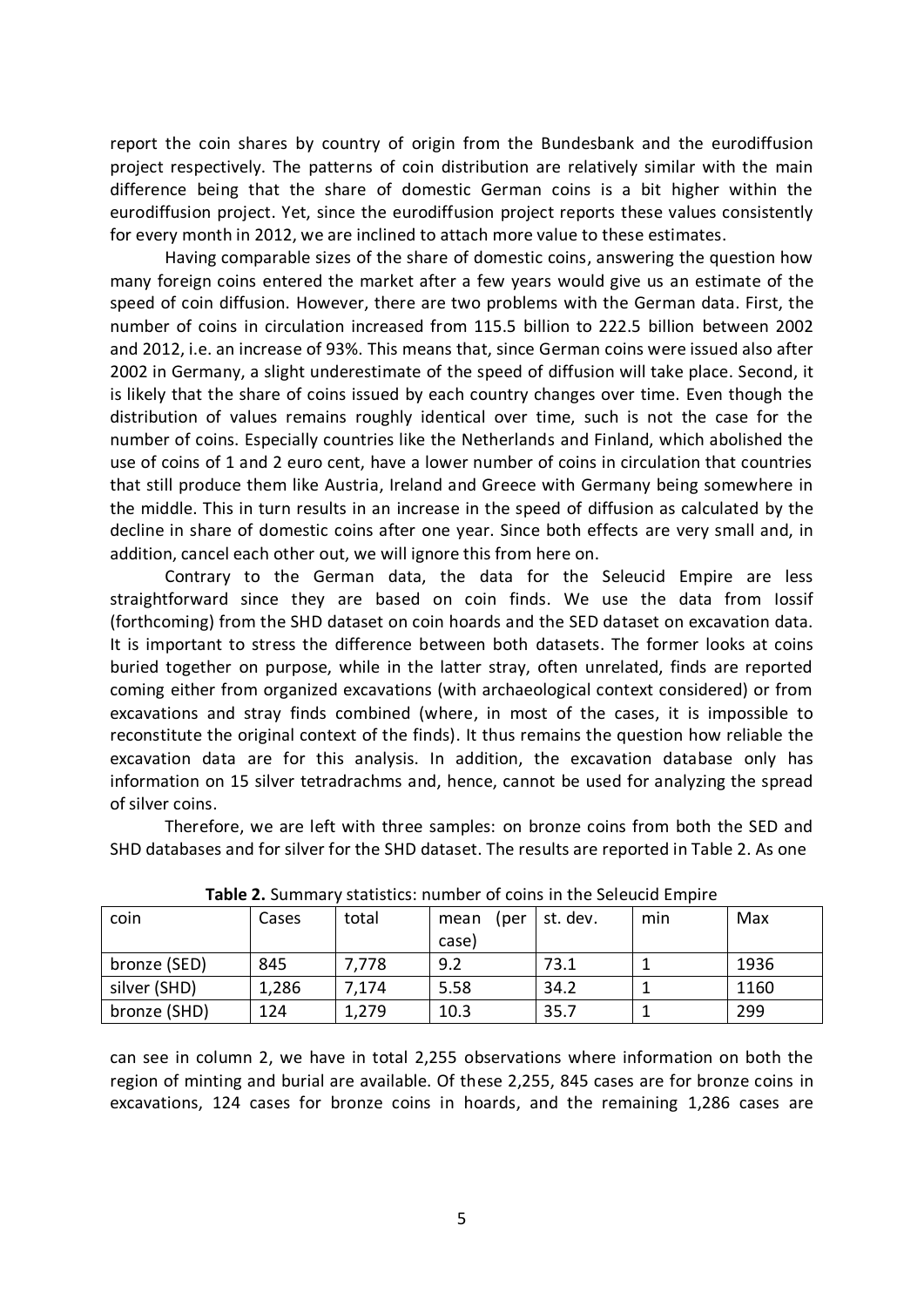available for silver coins (i.e. drachms and tetradrachms alike but with a strong predominance of the latter, higher denomination) 3 in hoards.

The Seleucid data, however, has two main problems. First, the distribution of coins is by no means representative of the composition of the money stock. In case of hoarding, high value coins are preferred as they are easier to carry and hide and because silver represented a higher monetary value as compared to the largely fiduciary bronze denominations. This may also explain the relatively low number of silver coins found in the excavations database. Furthermore, bronze coinages were mostly confined to an area around the mint of production (e.g. Meadows 2014). Yet, even though it is thus difficult to compare silver and bronze coinage, we can make the less restrictive assumption that the number and geographical distribution of either silver or bronze coins in our sample is representative of the population distribution. We can identify whether a coin was buried in the same province where it was minted (labelled as "domestic" coin) or if it arrived from a different province (called "foreign" coin).

Second, the observed number of coins in the Seleucid data have extreme ranges due to two dominant observations (1,936 and 1,160 coins in a single find respectively), which results in high standard deviations in Table 2. This can be solved by either taking the unweighted average of all hoards (i.e. meaning that large finds have a similar weight as small finds), or weighted (i.e. the big finds have a much higher weight). Since both methods have their advantages and disadvantages we will provide both methods in the analyses below.

## **3. The speed of coin diffusion**

Calculating the speed of diffusion of EU coinage to and from Germany is straightforward since we have direct observations about the share of domestic coins in the Germany on a monthly basis between January 2002 and the present. Because the data are very detailed, we had to make an additional restriction, which are also common in the literature. First, we do not distinguish among different denominations. This assumption is the same as for the Seleucid Empire. Even though in the Seleucid data we do distinguish between silver and copper coins, we do not make any further distinction in different types of copper or silver.

The general trend is as expected (Figure 3). The share of foreign coins in Germany started out at 100% when the euro coins were introduced in circulation but dropped quickly to 92% in January implying a considerable coin exchange among EMU countries during the first weeks. The diffusion process seems to follow an exponential trend, with the share of domestic coins decreasing by 0.24 percentage per month, (2.8 percentage after the first year, and 25% by the end of the 10th year).

 $\overline{a}$ 

<sup>&</sup>lt;sup>3</sup> cf. Iossif (forthcoming)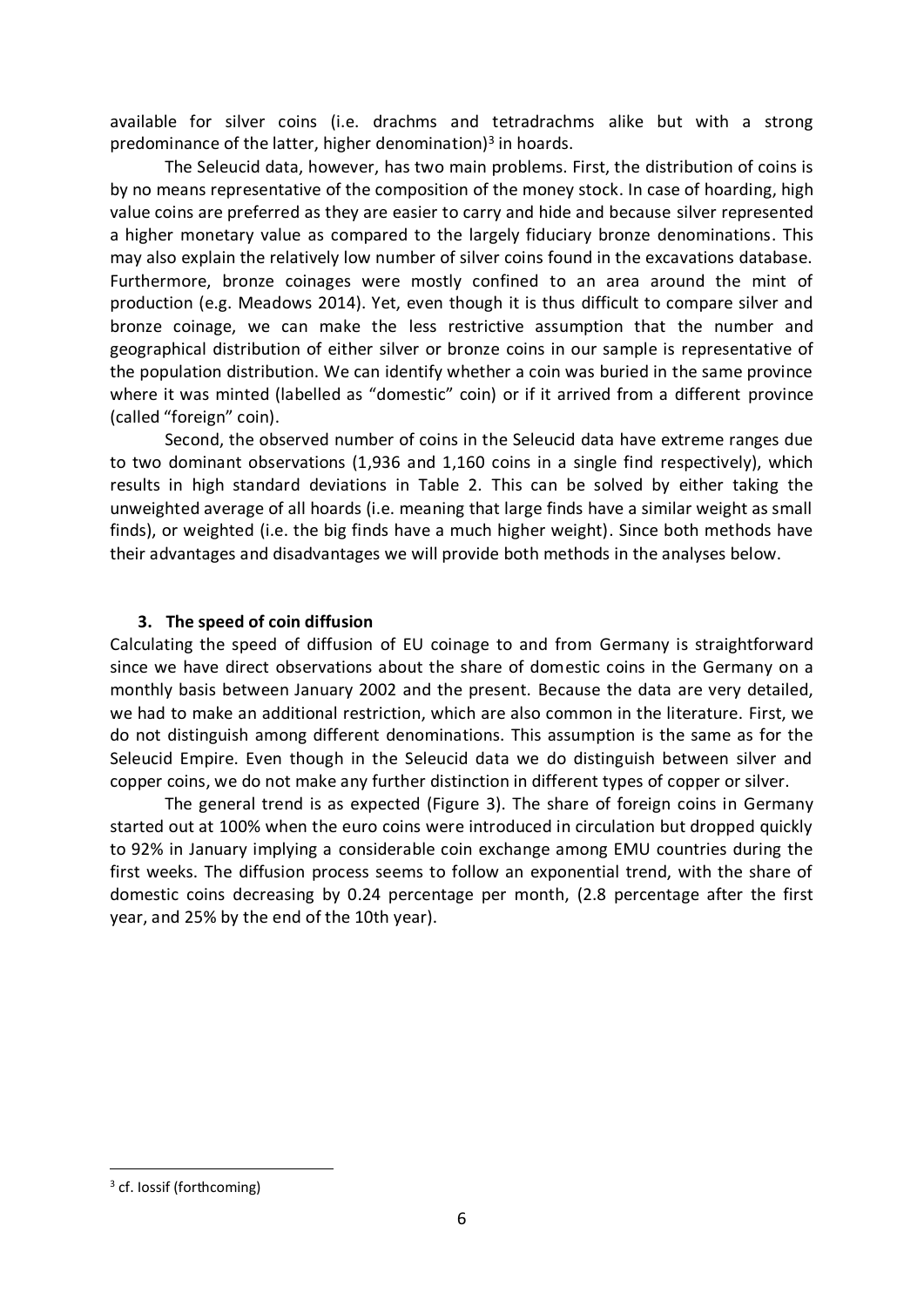

**Figure 3.** Share of German coins in Germany

*Source:* <http://www.eurodiffusie.nl/>

The question is how to compare this dataset to the Seleucid Empire since we have only hoard and excavation data with varying minting and burial dates (see Map 1 and 2). An obvious way to reconstruct the diffusion process of the coins is to use their ratio as an estimator of the share of domestic coins in circulation. First, we divide the data into classes by the time differential between minting-burial and observe the number of foreign and domestic coins per class (n<sub>k</sub>f and n<sub>k</sub><sup>d</sup> respectively, where k denotes the k<sup>th</sup> class, f and d are for foreign and domestic). The share of domestic coins in circulation is hence:

$$
g_k^d = \frac{n_k^d}{n_k^d + n_k^f} (1)
$$

Equation 1 can be rewritten as:

$$
g_k^d = \frac{1}{1 + \frac{n_k^f}{n_k^d}}(2)
$$

That is, we can use the observed ratio of "foreign" to "domestic" coins per time difference group. Of course the estimates are subject to a sample bias, a risk common to all sampling processes and analyses. Also our results may be affected by our choice whether to use weights as pointed out in the previous Section. If we only consider the number of cases when at least one foreign or domestic coin was found, all observations are given the same weight. If we rather use the number of coins found, then cases where more coins were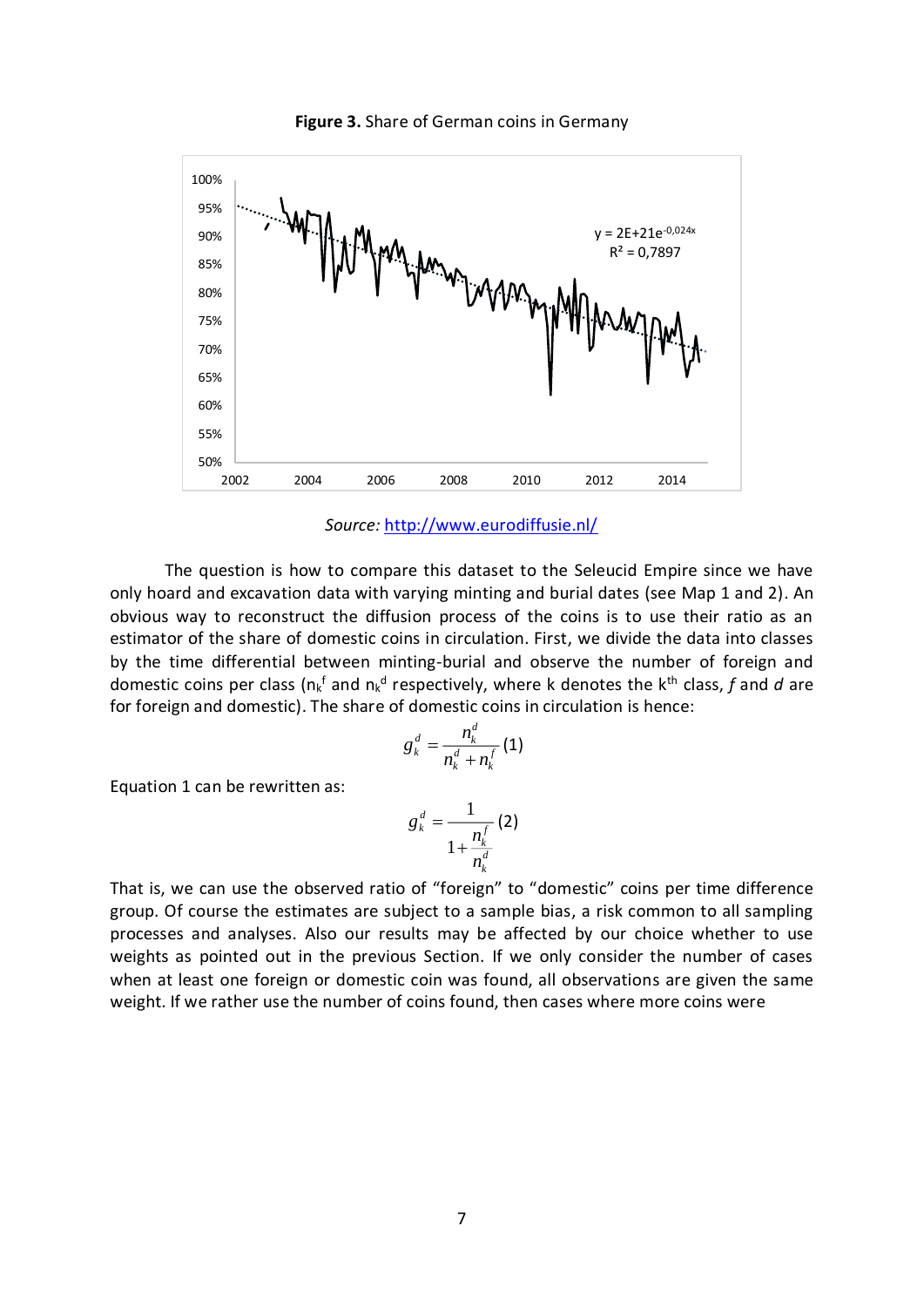

**Map 2.** Places of mint and find (SHD)

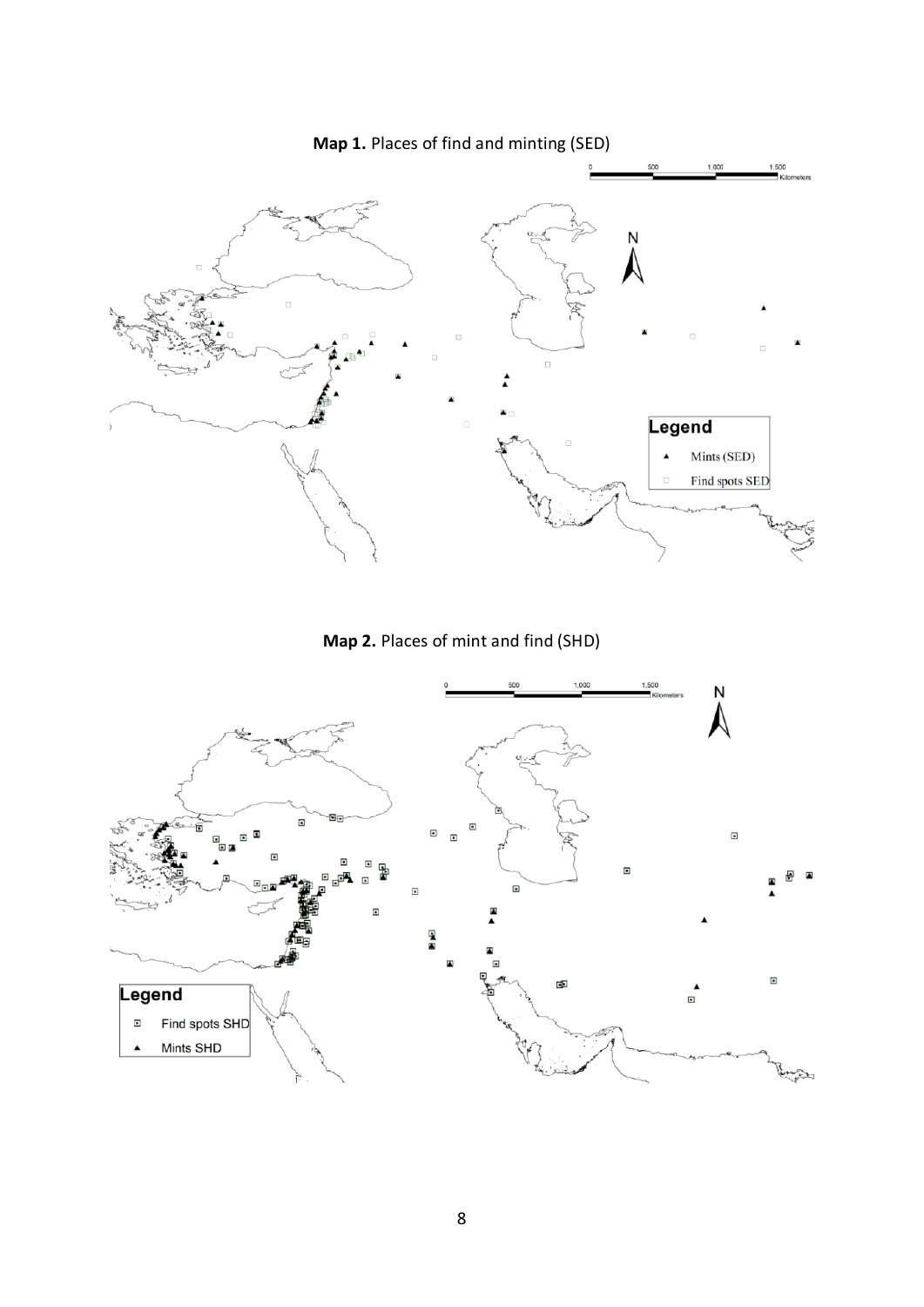found will have more weight in determining our statistics. Both methods may result in different outcomes where in the former small hoards have a higher weight and in the latter big hoards. Unless we assume that the big hoards are somehow biased there is no obvious reason to prefer the use of weighted data over the unweighted one, hence we use both. As a result, when weighting is used, these observations may dominate other data in their respective classes.

Tables 3-5 contain our estimates for the share of domestic coins for the three types of coins (bronze excavations and hoards, and silver in hoards). The patterns are visualized in Figures 4-6. In all three cases, we find a quite strong indication that the time difference between minting and burial (column 1) is underestimated, since none of the estimates start out near 100% share for domestic coins, which is the expected value. For this reason, it is better to treat Figures 4-6 as if they were shift to the left, and even the first class reflects the

| time<br>difference<br>(year) | mean<br>time<br>difference<br>(year) | no.<br>domestic<br>cases | no.<br>foreign<br>cases | share<br>domestic<br>cases (%) | no.<br>domestic<br>coins | no.<br>foreign<br>coins | share<br>est.<br>οf<br>domestic<br>coins |
|------------------------------|--------------------------------------|--------------------------|-------------------------|--------------------------------|--------------------------|-------------------------|------------------------------------------|
| 0                            | 0                                    | 72                       | 30                      | 70.6%                          | 240                      | 61                      | 79.7%                                    |
| $1 - 10$                     | 6.8                                  | 15                       | 4                       | 78.9%                          | 49                       | 12                      | 80.3%                                    |
| 11-20                        | 15.9                                 | 35                       | 29                      | 54.7%                          | 734                      | 129                     | 85.1%                                    |
| 21-30                        | 25                                   | 29                       | 22                      | 56.9%                          | 103                      | 228                     | 31.1%                                    |
| 31-40                        | 34.6                                 | 36                       | 24                      | 60.0%                          | 113                      | 139                     | 44.8%                                    |
| 41-50                        | 46.8                                 | 39                       | 31                      | 55.7%                          | 2223                     | 227                     | 90.7%                                    |
| 51-60                        | 56.1                                 | 39                       | 10                      | 79.6%                          | 479                      | 31                      | 93.9%                                    |
| 61-70                        | 64.9                                 | 21                       | 11                      | 65.6%                          | 68                       | 78                      | 46.6%                                    |
| $71 -$                       | 124.9                                | 162                      | 234                     | 40.9%                          | 1502                     | 1362                    | 52.4%                                    |

**Table 3.** Distribution of bronze coins by time difference between burial and minting (SED)

|  | Table 4. Distribution of bronze coins by time difference between burial and minting (SHD) |  |
|--|-------------------------------------------------------------------------------------------|--|
|--|-------------------------------------------------------------------------------------------|--|

| time<br>difference<br>(year) | mean<br>time<br>difference<br>(year) | no.<br>domestic<br>cases | no.<br>foreign<br>cases | share<br>domestic<br>cases (%) | no.<br>domestic<br>coins | no.<br>foreign<br>coins | share<br>est.<br>οf<br>domestic<br>coins |
|------------------------------|--------------------------------------|--------------------------|-------------------------|--------------------------------|--------------------------|-------------------------|------------------------------------------|
| 0                            | 0                                    | 1                        | 0                       | 100.0%                         | 3                        | $\Omega$                | 100.0%                                   |
| $1 - 10$                     | 4.6                                  | 15                       | 5                       | 75.0%                          | 62                       | 22                      | 73.8%                                    |
| 11-20                        | 15.5                                 | 11                       | 9                       | 55.0%                          | 151                      | 211                     | 41.7%                                    |
| 21-30                        | 23.7                                 | 11                       | 1                       | 91.7%                          | 318                      | $\mathbf{1}$            | 99.7%                                    |
| 31-40                        | 34.8                                 | 8                        | $\overline{2}$          | 80.0%                          | 58                       | $\overline{2}$          | 96.7%                                    |
| 41-50                        | 46.6                                 | 9                        | $\overline{2}$          | 81.8%                          | 183                      | 3                       | 98.4%                                    |
| 51-60                        | 56.7                                 | 5                        | 8                       | 38.5%                          | 12                       | 28                      | 30.0%                                    |
| 61-70                        | 69                                   | 1                        | 0                       | 100.0%                         | 1                        | 0                       | 100.0%                                   |
| $71 -$                       | 98.7                                 | 4                        | 32                      | 11.1%                          | 71                       | 153                     | 31.7%                                    |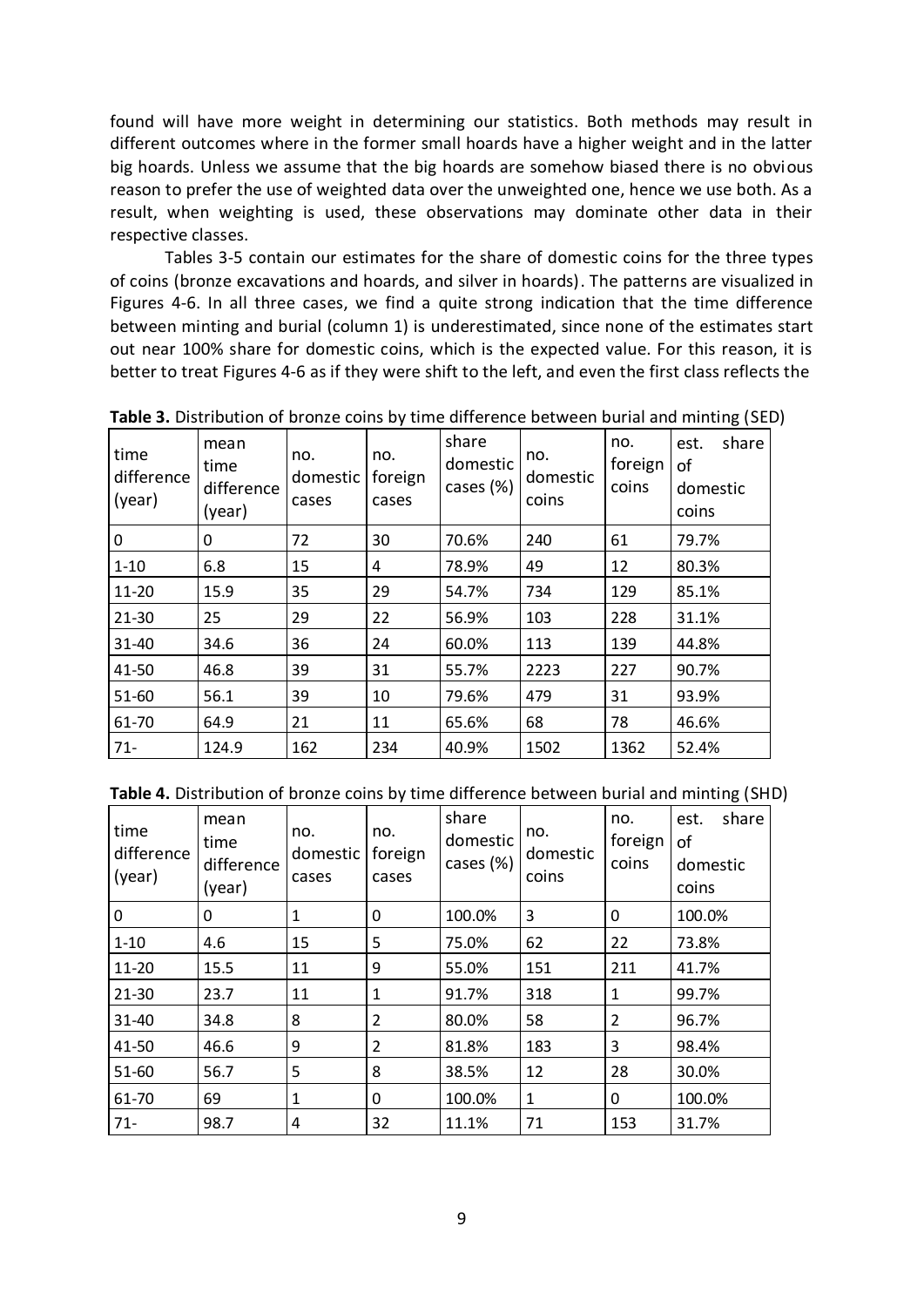| ັັ<br>time<br>difference<br>(year) | mean<br>time<br>difference<br>(year) | no.<br>domestic<br>cases | no.<br>foreign<br>cases | share<br>domestic<br>cases (%) | no.<br>domestic<br>coins | no.<br>foreign<br>coins | share<br>est.<br>οf<br>domestic<br>coins |
|------------------------------------|--------------------------------------|--------------------------|-------------------------|--------------------------------|--------------------------|-------------------------|------------------------------------------|
| 0                                  | 0                                    | 6                        | 11                      | 35.3%                          | 54                       | 28                      | 65.9%                                    |
| $1 - 10$                           | 5                                    | 171                      | 190                     | 47.4%                          | 2833                     | 871                     | 76.5%                                    |
| 11-20                              | 15.3                                 | 86                       | 196                     | 30.5%                          | 443                      | 916                     | 32.6%                                    |
| 21-30                              | 26                                   | 59                       | 100                     | 37.1%                          | 312                      | 317                     | 49.6%                                    |
| 31-40                              | 33.1                                 | 28                       | 93                      | 23.1%                          | 150                      | 404                     | 27.1%                                    |
| 41-50                              | 44.9                                 | 52                       | 88                      | 37.1%                          | 96                       | 289                     | 24.9%                                    |
| 51-60                              | 54.5                                 | 7                        | 33                      | 17.5%                          | 9                        | 67                      | 11.8%                                    |
| 61-70                              | 65                                   | 5                        | 65                      | 7.1%                           | $\overline{7}$           | 140                     | 4.8%                                     |
| $71 -$                             | 104.6                                | 18                       | 78                      | 18.8%                          | 36                       | 202                     | 15.1%                                    |

**Table 5.** Distribution of silver coins (tetradrachms) by time difference between burial and minting (SHD)

state of coin diffusion with a delay of a few years. At first sight it may appear that this is not true for the hoard data for bronze coins because at time=0 the share of domestic coins is at 100% in Table 4. Yet, this estimate is based on a single observation with 3 coins hence its accuracy is quite questionable and should be considered with caution.

In case of bronze excavation data (Table 3, Figure 4) the overall pattern indicates a gradual but limited diffusion process. Using the number of coins as weights does not alter the picture very much, except that it adds more volatility. Removing two outlier observations did not change much on the conclusion, as after about 60-70 years all measures seem to converge to a value around 50% domestic coins.

We arrive at a similar conclusion on the speed of circulation once we use the hoard data (SHD) for the bronze coins (see Table 4, Figure 5), even though the low number of observations warrant for a very cautious interpretation. This is very interesting since the excavation data are single finds, contrary to hoards. If we are to assume that the excavation data are a better reflection of real life, we may thus conclude that the hoard data are also quite representative (for excavation coins vs. hoard coins as better indicators of economic life and circulation patterns, cf. Butcher (2004, pp. 149-151).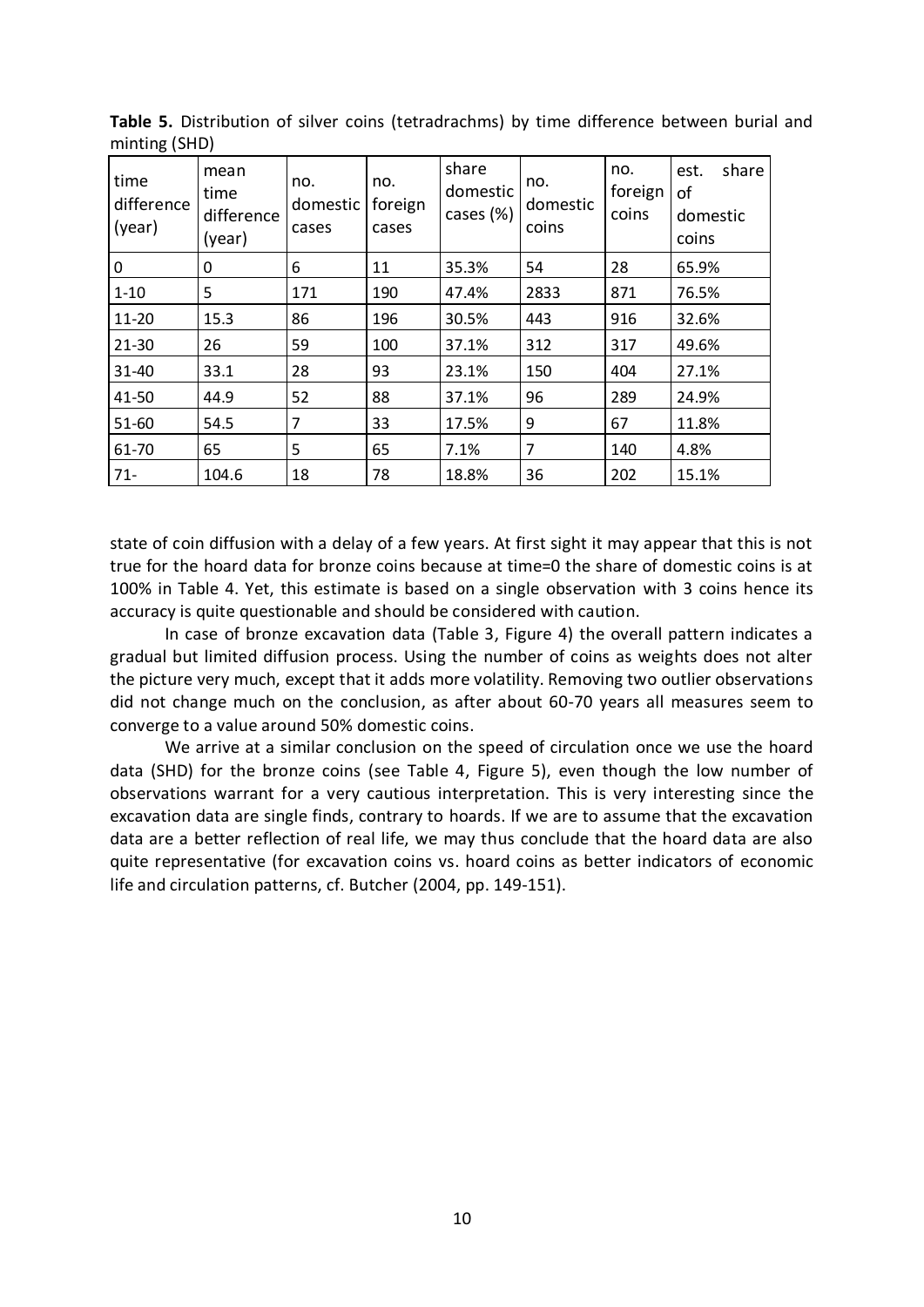



**Figure 3.** Estimated share of domestic bronze coins in circulation (%) as function of time difference between minting and burial (SHD)

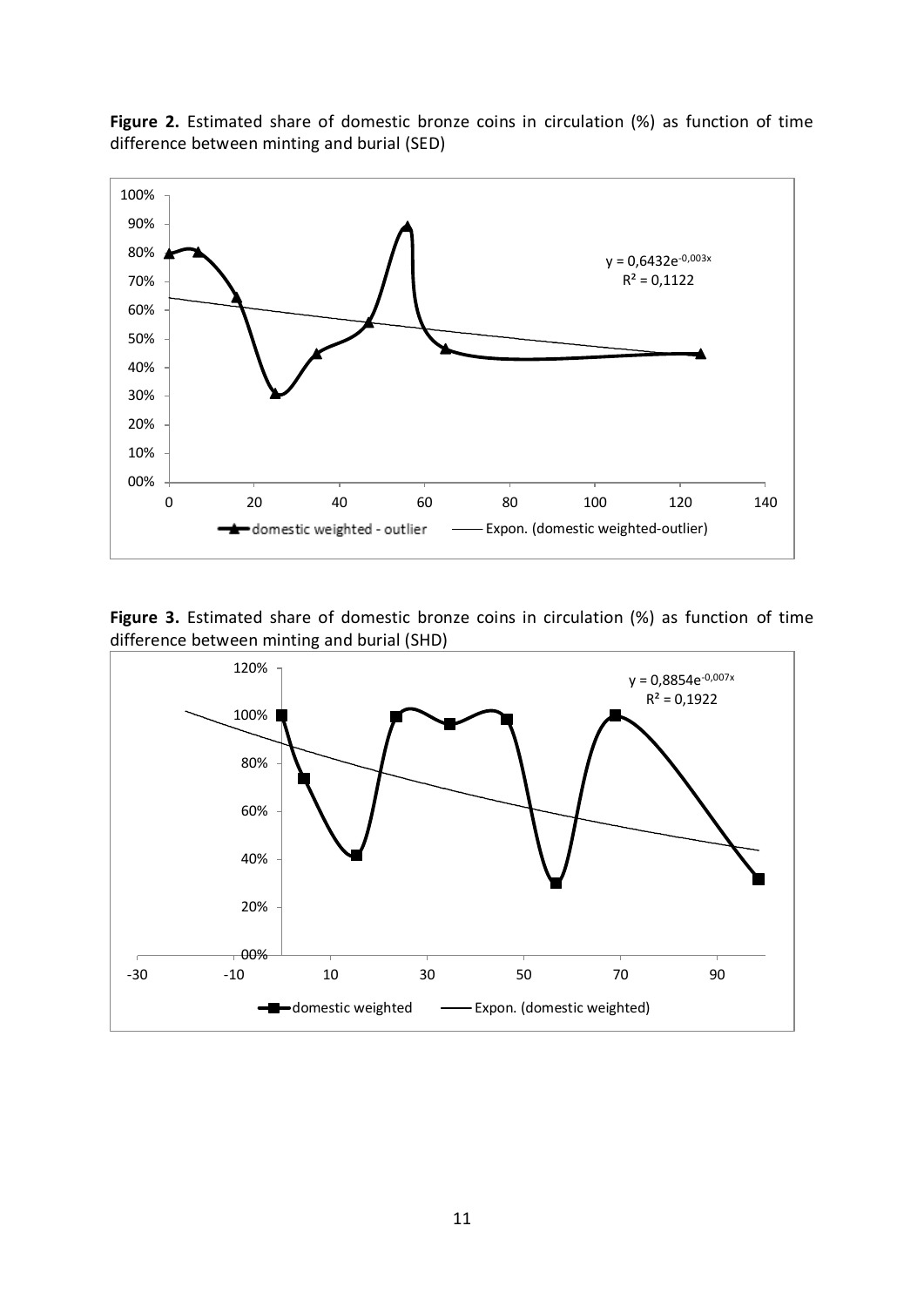

**Figure 4.** Estimated share of domestic tetradrachms in circulation (%) as function of time difference between minting and burial (SHD)

The results for the silver hoard coins (Table 5, Figure 6) suggest a quicker diffusion in the first years followed by a gradual and slower reduction afterwards converging to between 20%-30%. This is much lower than we found for bronze coins, which end up with ca. 50% share of domestic coins. Yet, there are several reasons for a quicker diffusion of the more valuable coins The first way is by official payments, which is even today the standard way to release a new series of coins into the circulation: the government paid the wages of soldiers and officials, or other labourers working on state projects with the new coins. In the same way Crawford explained the purpose of Roman coinage in his traditional view: "it [coinage] was used to pay the state's debts to its servants and to collect taxes" (Crawford 1970, 40- 48). Such payments obviously were not limited to the same region where the coins were minted. <sup>4</sup> Another way is trade, when coins left the region with negative trade balance toward regions with positive trade balance (this was mostly the way Le Rider explained long distance money transfers in his rich bibliography). Carrying bronze coins must have been cumbersome; hence silver coins were most likely the preferred coins for long-distance money transfers.

But how fast was the diffusion in the two periods and regions? We can make a rough estimate by plotting the exponential function in a similar way we did for the EU, suggesting that silver tetradrachms circulated by 2% per annum versus ca. 0.5% per annum for bronze coins. We can calculate that after 10 years the share of domestic bronze coins would reduce by only 6% while the share of domestic silver coins declined by 22%. This result is about equal to the spread of coin diffusion in Germany, which was, after one year, 2.8% with a decline of 25% after 10 years.

 $\overline{a}$ 

<sup>&</sup>lt;sup>4</sup> For coinage used as payment for the army, there is a very rich bibliography; cf. for the Hellenistic world, esp. the works by de Callataÿ 1997; 2000; Psoma 2009 for bronze as mean of payments; for the Roman army, see among others: Casey 1986, 82; Reece 1987, 125-126: Duncan-Jones 1990, 30-47; Butcher 2004, 143, 245-251 for the Roman case.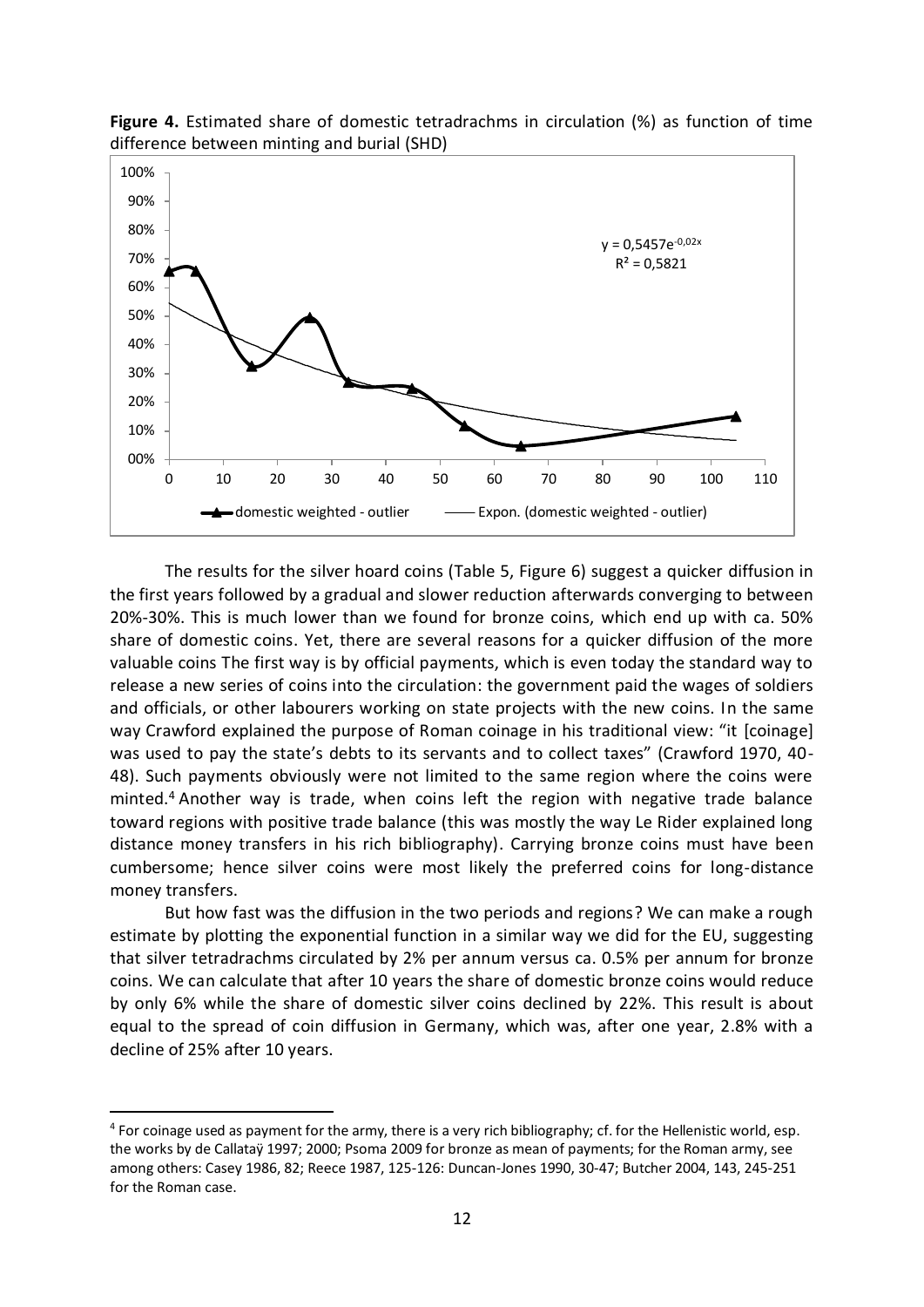#### **4. Distance effect**

Just as with economic development, the circulation patterns can be explained from ultimate factors such as institutions and geography (distance), and proximate factors such as trade. Unfortunately, even though the role of ultimate factors by definition remains the same (even though their effect may diminish), the role of proximate factors may be greatly different between present day EU and the Seleucid Empire. The main reason is that we are measuring different things: within the EU we only measure chartal money, and only coins. This is by no means the main way of doing trade, or even capturing total money supply. Even though coins are also not making up the total money supply in the Seleucid Empire, they are likely to make up a much bigger share when compared to the modern EU data.

Therefore, we will only focus on a main ultimate factor of circulation, i.e. distance. In the followings, we look at the effect of regional differences on the share of different coins in the Dutch economy. We only use the data on foreign coins from the original 14 EMU members (15 minus the Netherlands).

The specification is:

$$
\ln S_{it} = \beta trend_t + \eta_i + u_{it} \text{ (3)}
$$

where  $S_{it}$  denotes the share of the coins originating from country i in the coin mass in the Netherlands in period t, and  $\eta_i$  and  $u_{it}$  denote the country specific effects and the random error respectively. We found no evidence for seasonal effects, hence these are not included. Since in certain years the share of coins equal zero for more remote countries and hence these are not used in (3).

The individual effects also contain the effect of distance

$$
\eta_i = \alpha_{0i} + \alpha_1 dist_i(4),
$$

where dist denotes the distance between the capital of country *i* and Amsterdam [\(http://www.geobytes.com/citydistance.htm](http://www.geobytes.com/citydistance.htm)).

|         | coefficients |
|---------|--------------|
|         | $-2.527$     |
| Germany | $(-68.6)$    |
|         | $-3.002$     |
| Belgium | $(-81.5)$    |
|         | $-3.436$     |
| France  | $(-93.3)$    |
|         | $-3.943$     |
| Spain   | $(-107.1)$   |
|         | $-4.309$     |
| Italy   | $(-117.0)$   |
|         | $-6.118$     |
| Finland | $(-165.4)$   |

| Table 6. Distance effect within the European coin pool |  |  |  |  |  |  |
|--------------------------------------------------------|--|--|--|--|--|--|
|--------------------------------------------------------|--|--|--|--|--|--|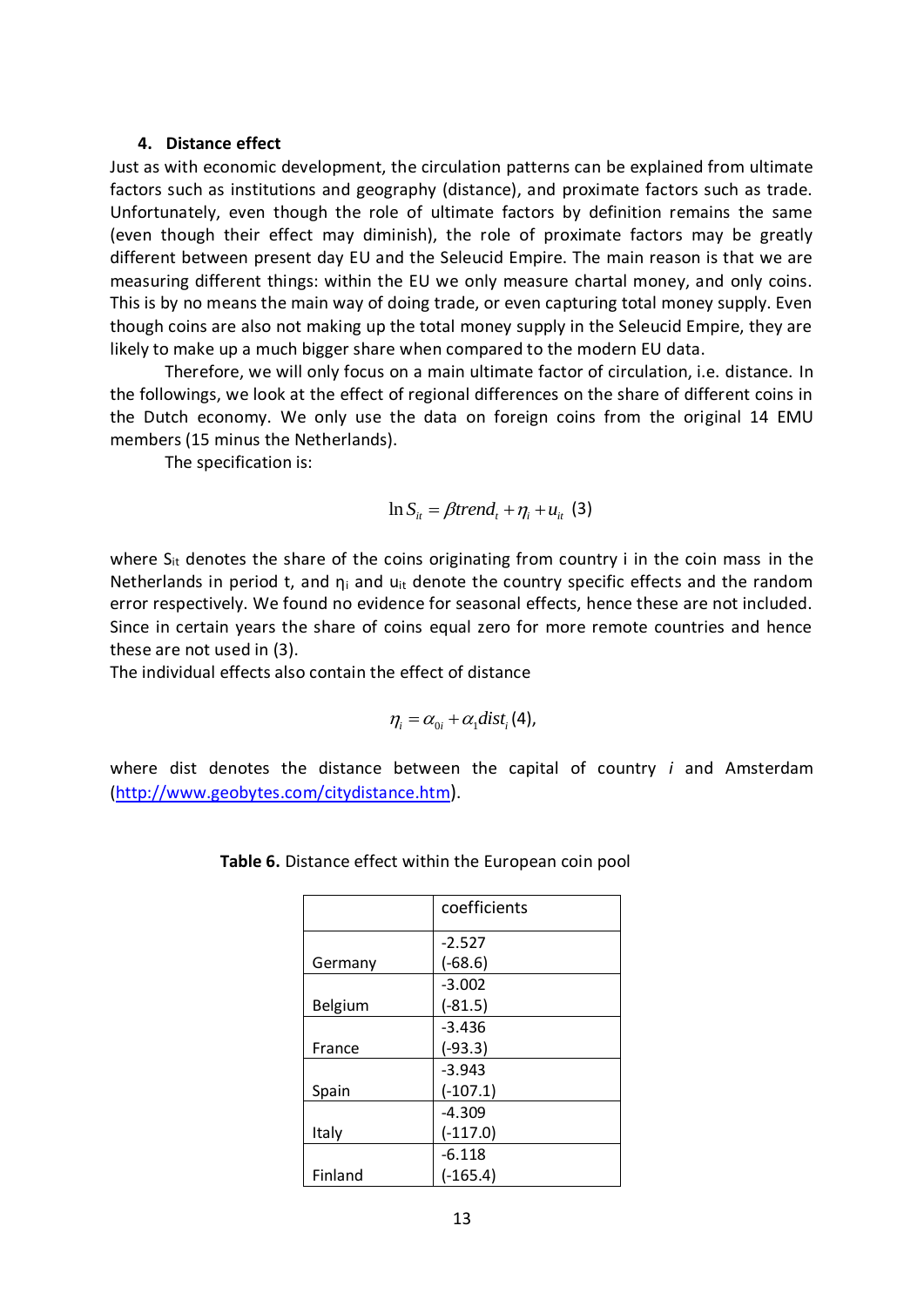|                | $-4.885$   |
|----------------|------------|
| Austria        | $(-132.7)$ |
|                | $-5.659$   |
| Ireland        | $(-153.0)$ |
|                | $-5.696$   |
| Greece         | $(-154.0)$ |
|                | $-5.843$   |
| Luxembourg     | $(-158.7)$ |
|                | $-5.905$   |
| Portugal       | $(-160.3)$ |
|                | $-9.341$   |
| Vatican City   | $(-74.0)$  |
|                | $-9.297$   |
| Monaco         | $(-111.5)$ |
|                | $-9.510$   |
| San Marino     | $(-92.1)$  |
| trend          | 0.012      |
|                | (52.3)     |
| R <sup>2</sup> | 0.991      |
| N              | 1651       |

The relationship in (4) is visualized in Figure 7, where we plotted a linear regression line on the observed individual effects. Even though Figure 7 reflects a negative

**Figure 7** The relationship between distance and share in the coin mass in the Netherlands



relationship between distance and the share of foreign coins in the total number of coins in Netherlands, the relationship is weak and statistically not significant at 10%. Hence we have to conclude that geographical distance did not play a role in the geographical distribution of foreign coins.

But would this be different for the Seleucid Empire more than 2,000 years ago when transportation was much more difficult? Below we report the data for tetradrachms and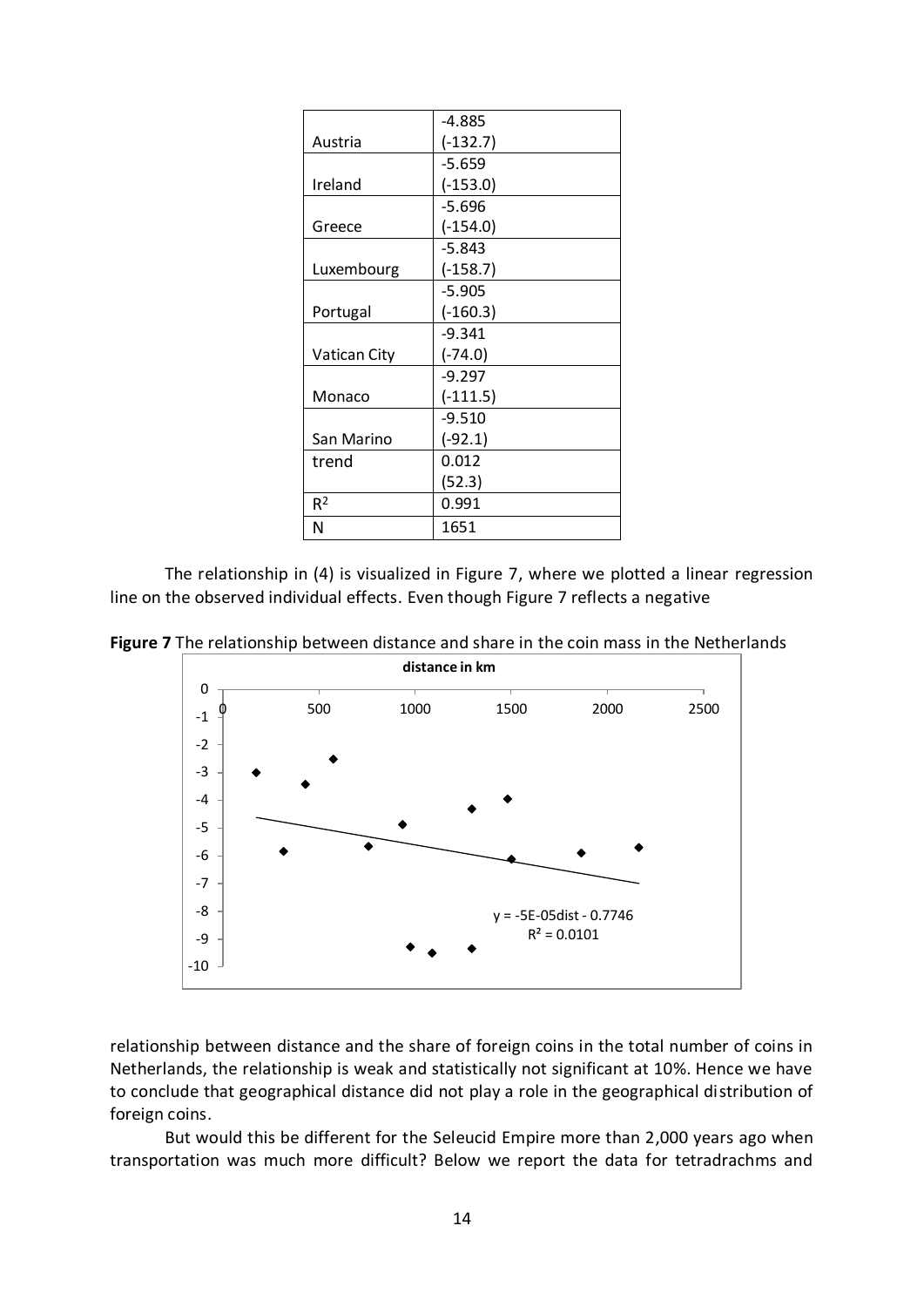bronze coins. Since we do not have place of minting with an exact timing, we have to report lndist separately. For bronzes this turns out to be insignificant. For tetradrachms, it is

|                  | bronze       | tetradrachms |
|------------------|--------------|--------------|
|                  | coefficients | coefficients |
|                  | 0.005        | $-0.001$     |
| time             | (4.26)       | $(-0.56)$    |
| Indist           | $-0.041$     | $-0.047$     |
|                  | $(-0.86)$    | $(-3.25)$    |
| mintdate         | $-0.008$     | $-0.004$     |
|                  | $(-3.23)$    | $(-3.32)$    |
| Armenia          | omitted      | 0.517        |
|                  |              | (2.20)       |
| Asia Minor       | omitted      | 0.261        |
|                  |              | (1.70)       |
| Babylonia        | 0.843        | 0.352        |
|                  | (3.53)       | (2.09)       |
| Bactria          | 0.591        | $-0.069$     |
|                  | (1.92)       | $(-0.25)$    |
| Greece           | omitted      | omitted      |
| High             | 0.545        | omitted      |
| <b>Satrapies</b> | (1.54)       |              |
| &<br>Levant      | 0.225        | $-0.271$     |
| Syria            | (0.67)       | $(-1.68)$    |
| Mesopotamia      | 0.329        | 0.080        |
| and Media        | (1.14)       | (0.44)       |
|                  | 1.935        | 1.692        |
| Constant         | (3.62)       | (5.68)       |
| R <sup>2</sup>   | 0.140        | 0.106        |
| N                | 116          | 474          |

**Table 6.** Role of distance in the Seleucid coin pool

negative and significant, i.e. if the distance with a region increases by (?) 1 %, you have 0.047% less coins from that region. Yet, this is also a very small number suggesting that both within the present day EU as within the Seleucid Empire distance did not really affect the coin diffusion.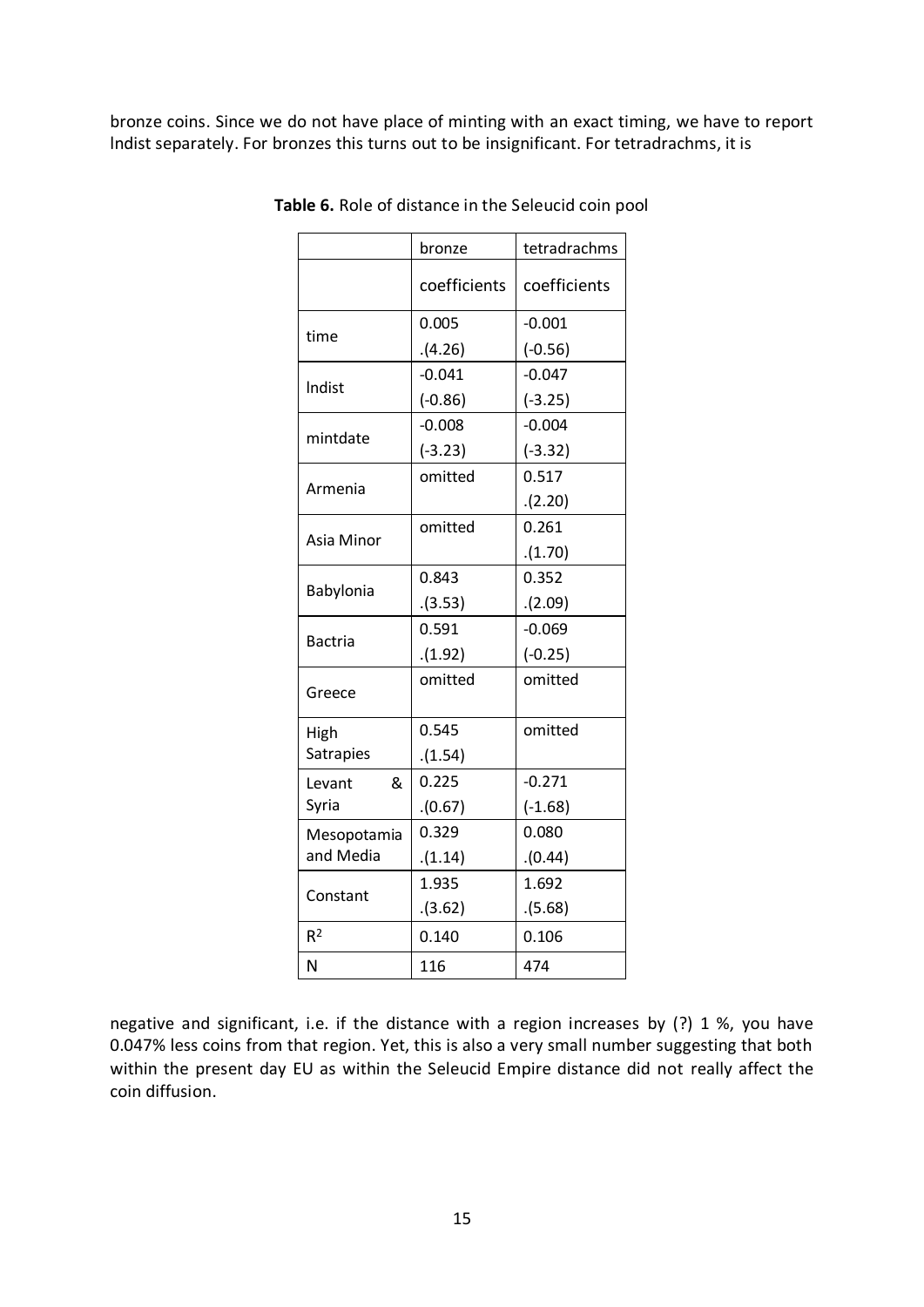### **5. Conclusion**

In recent empirical research a fast diffusion of euro coins is found, which is often explained by the modern phenomenon of a common market and monetary union. Yet, one should bear in mind that in history many regions at times had a common (or exchangeable) currency. It is therefore questionable whether the European experience is exceptional after all.

In this paper we estimated the speed of coin diffusion both within the EU in the first two decades of the 21th century and within the Seleucid Empire during the 4th-1st century BC. Despite the two and half millennia time difference, we find that the speed of coin diffusion was comparable between silver Seleucid coins and euro coins, i.e. ca. 2% per annum and 25% over 10 years. Only Seleucid bronze coins have a very slow rate of diffusion (ca. 6% in 10 years) due to their nature and limited role in Seleucid economy.

The reason why the diffusion speed is almost identical is less easy to ascertain. If we look at the ultimate factors of diffusion, institutions and geography, we find that the effect of geography was negligible in the EU and the Seleucid Empire alike. By implication, this could mean that the effect of institutional obstacles was also almost identical between the Seleucid Empire and the EU.

#### **6. References**

Aperghis, G.G. (2004), *The Seleukid Royal Economy: the finances and financial administration of the Seleukid Empire*, Cambridge.

Butcher, K. (2004), *Coinage in Roman Syria*, London.

- Callataÿ, F. de (1997), *L'histoire des guerres mithridatiques vue par les monnaies*, Louvain-la-Neuve.
- Callataÿ, F. de (2000), "Guerre et monnayage à l'époque hellénistique. Essai de mise en perspective suivi d'une annexe sur le monnayage de Mithridate VI Eupator". In *Economie antique. La guerre dans les économies antiques*, edited by J. Andreau *et al.*, Entretiens d'archéologie et d'histoire, 5, Saint-Bertrand-de-Comminges, 337-364.
- Callataÿ F. de (2006), "Réflexions quantitatives sur l'or et l'argent non monnayés à l'époque hellénistique (pompes, triomphes, réquisitions, fortunes des temples, orfèvrerie et masses métalliques disponibles". In *Approches de l'économie hellénistique*, edited by R. Descat *et al.*, Entretiens d'archéologie et d'histoire, 7, Saint-Bertrand-de-Comminges, 37-84.
- Casey, J. (1986), *Understanding Ancient Coins. An introduction for archaeologists and historians*, London.

Crawford, M. (1970), "Money and Exchange in the Roman World". *JRS* 60, 40-48.

Deutsche Bundesbank (2013), *Monthly Report,* January 2013.

Duncan-Jones, R.P. (1990), *Structure and Scale in the Roman Economy*, Cambridge.

Eurodiffusion project:<http://www.eurodiffusie.nl/>

European **European** Bank

[\(http://www.ecb.europa.eu/stats/euro/production/html/index.en.html\)](http://www.ecb.europa.eu/stats/euro/production/html/index.en.html)

- Hek, G. M. Nuyens, H. van der Ploeg, B. Planque, and E. Vermeulen (2002), 'Het grote internationale eurodiffusie-experiment,' *ART Eurodiffusie*, 2002, pp. 56-62.
- Iossif, P.P. (forthcoming), *Analyse quantitative et statistique des données numismatiques séleucides. Approche économique, religieuse et iconographique*, Liège.